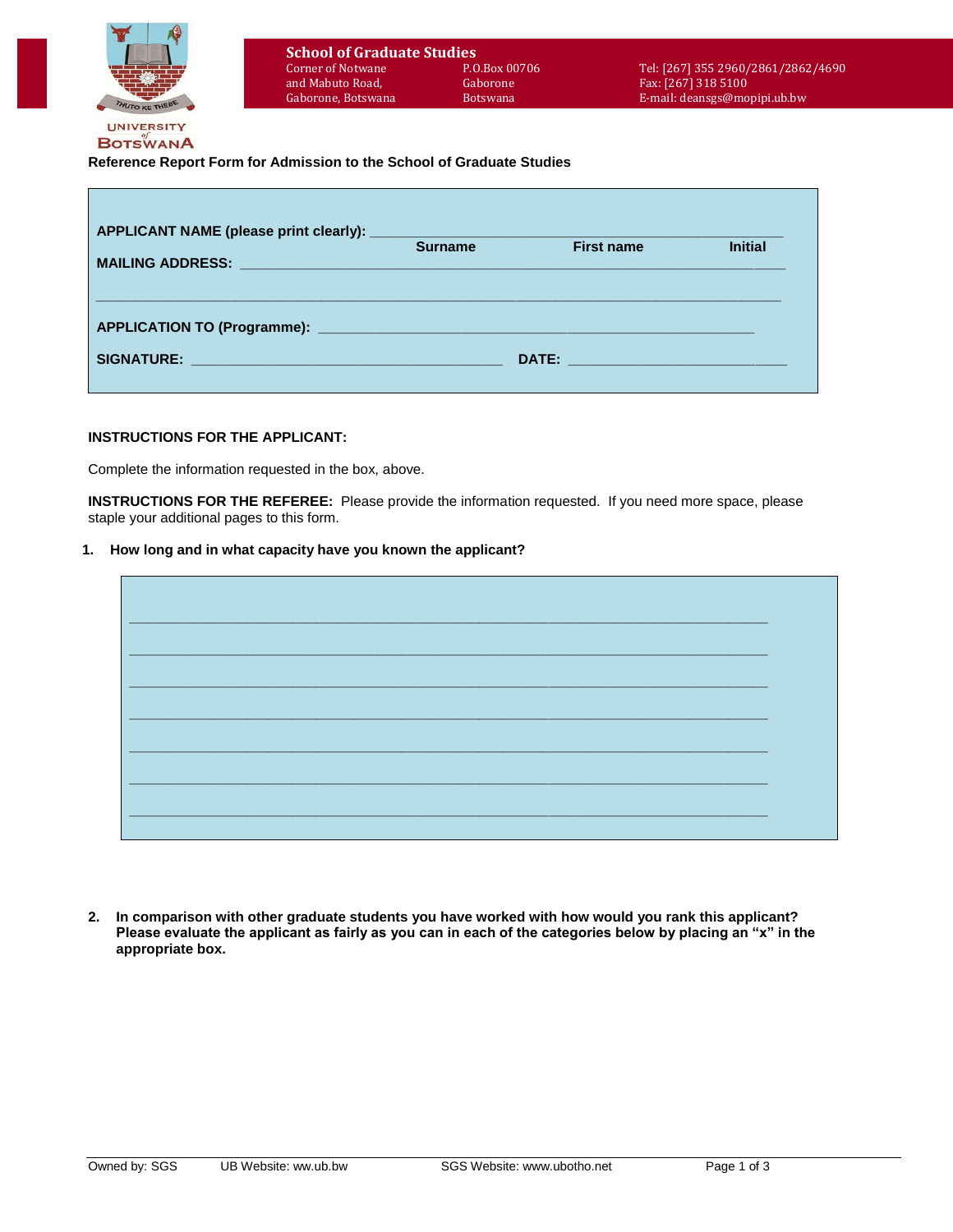

|                                         | Poor | Fair | Good | <b>Very Good</b> | Excellent |
|-----------------------------------------|------|------|------|------------------|-----------|
| Intellectual ability                    |      |      |      |                  |           |
| <b>Maturity and Emotional Stability</b> |      |      |      |                  |           |
| Leadership Potential                    |      |      |      |                  |           |
| Initiative                              |      |      |      |                  |           |
| Oral communication skills               |      |      |      |                  |           |
| Acceptance of constructive feedback     |      |      |      |                  |           |
| Personal discipline                     |      |      |      |                  |           |

## **3. We would appreciate your comments regarding the applicant's aptitude for graduate study.**

a) What do you consider to be the applicant's major strengths and weaknesses?